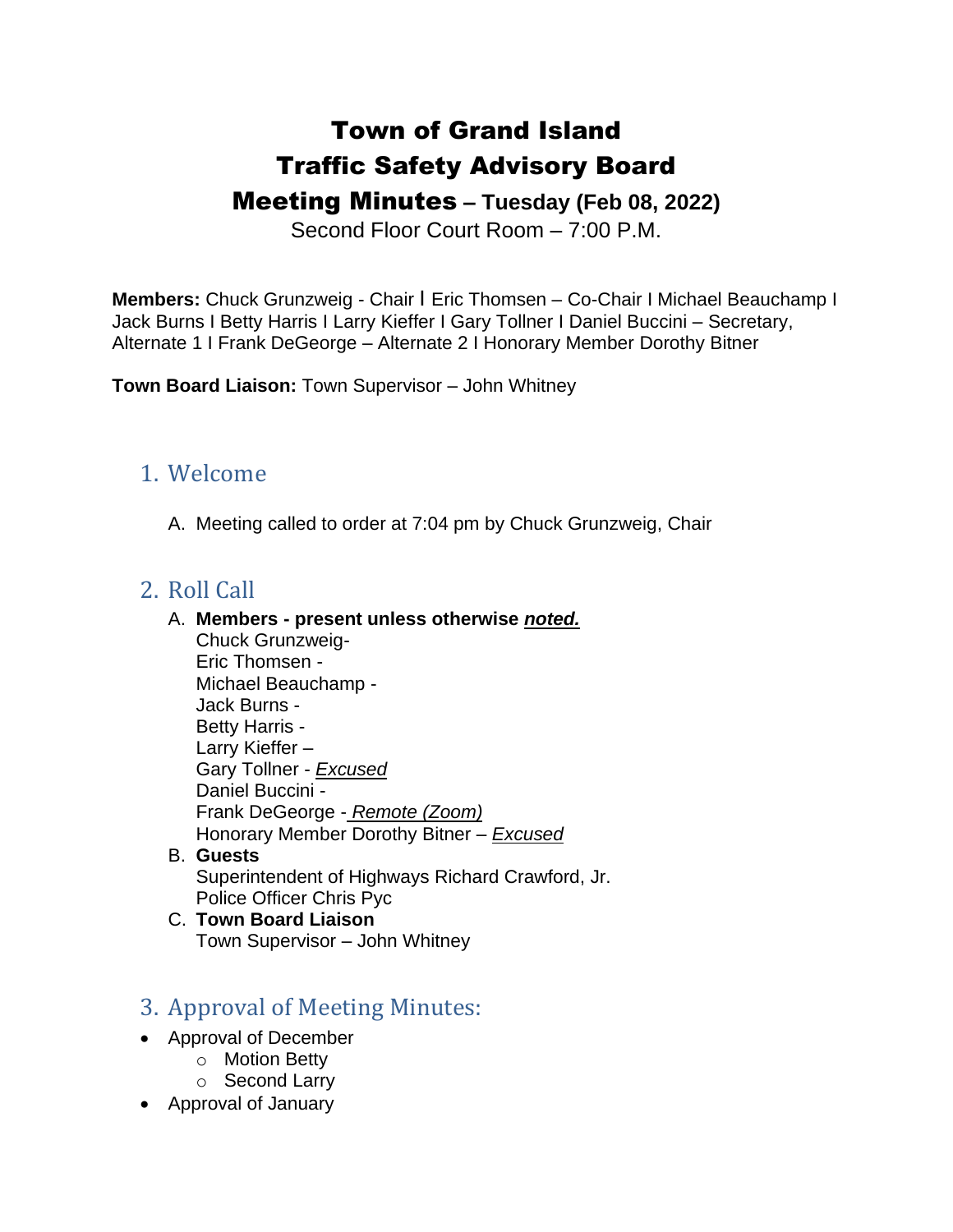- o Motion Betty
- o Second Larry

#### 4. Old Business:

- A. Island speed map
	- 1. Final marks complete
	- 2. Motion to Approve
		- i. Betty
		- ii. Jack
	- 3. Vote all Ayes
	- 4. Suggestion to revisit every year.
- B. 2780 Long Road (commerce center) [Distribution Facility]
	- 1. Tabled for now
	- 2. This is a link to all the current project information [http://www.grand](about:blank)[island.ny.us/departments/engineering\\_department/current\\_projects\\_2020/i](about:blank) [ndex.php](about:blank)
	- 3. A traffic study is expected
- C. No parking sign on Carl Road
	- 1. In spring there will be a second sign posted, no parking inbetween the signs per Dick Crawford.
- D. Signs Posted by previous Highway Departments. List in progress
	- 1. Deaf person signs
		- **i.** 10 Whitney
		- **ii.** 1905 West River near 1945
		- **iii.** 1916 Broadway?
		- **iv.** 3271 Huth Road near 3310 Baseline
	- 2. Blind person signs
		- **i.** 1905 Creekside
		- **ii.** 1960 Creekside
		- **iii.** 1625 West River Road
		- **iv.** Baseline near Whitehaven
	- 3. Children at play signs
		- **i.** These are no longer approved to be posted, these ones are grandfathered in:
			- **1.** 140 Forrest Creak
			- **2.** Park place and Harvey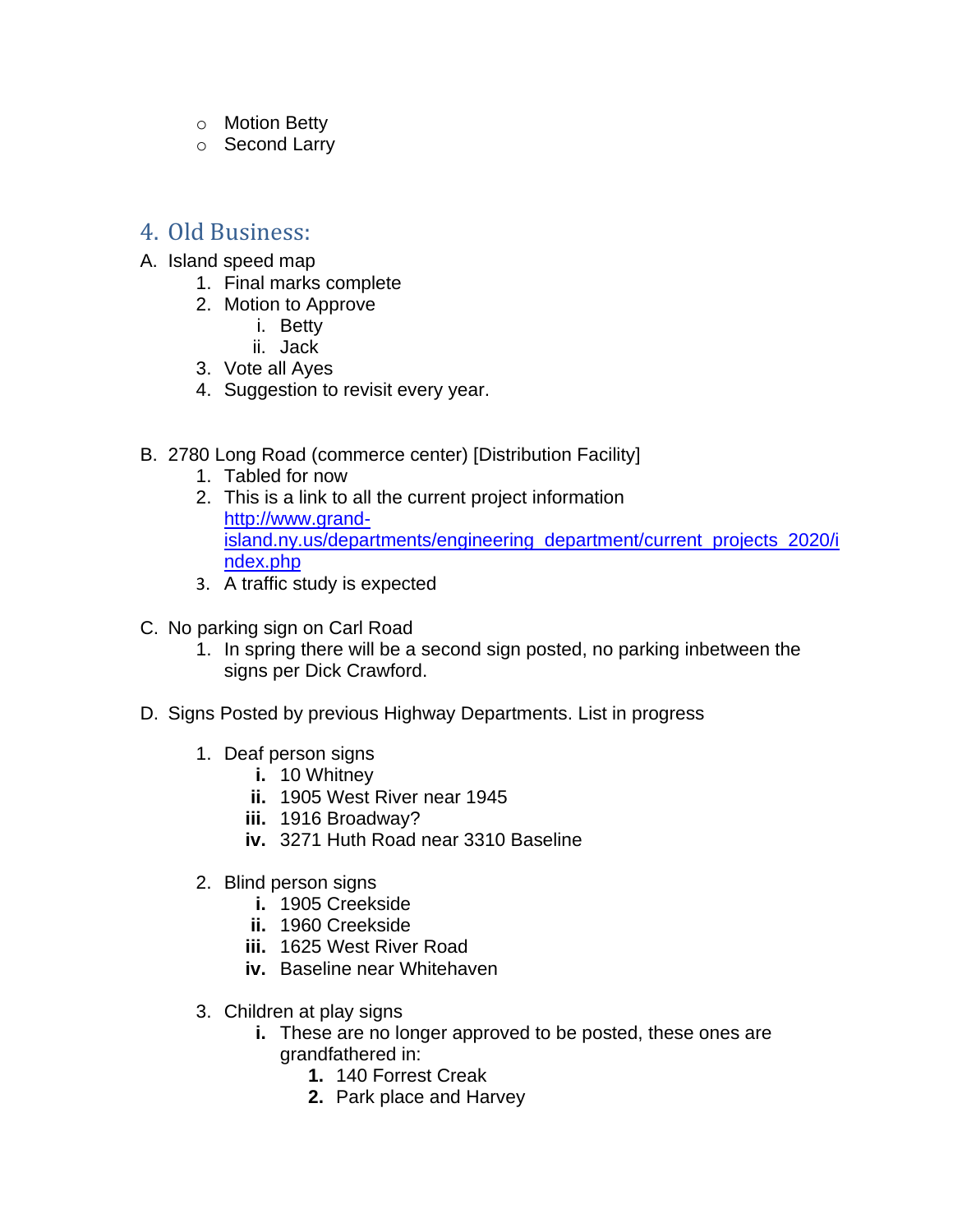- **3.** Bonnie Woods / Park Place
- **4.** 3014 Sunset
- **5.** 31 Havenwood
- **6.** 94 Cardinal Lane
- 4. Sunset Drive visibility bend revisit
	- **i.** Working with the neighbors to cut the bushes

### 5. New Business:

## 6. Roundtable:

- A. Larry
	- 1. Bush and Baseline accident report. Driver 1 thought it was an all-way stop just like Baseline and Fix. Baseline and Fix does not meet the criteria for an all way stop per the traffic manual MUTC.
- B. Betty
	- 1. Requesting a copy of the speed map.
	- 2. The Thruway Grand Island Business district sign calls out the wrong exit number.
- C. Jack
	- 1. Like the thru way nomenclature for "on" Grand Island.
- D. Mike
	- 1. Whitehaven and the Blvd pedestrian strike. The strike had no injuries
- E. Eric
	- 1. Southpointe from planning board reduced the number of apartments by 7, minimal effect on traffic.
- F. John
	- 1. 17 single family home development off of heath road? Behind the Presbyterian church
	- 2. Sandy wood circle.

## 7. Adjourn:

Motion - Betty Second - Mike Time Adjourned 7:57 pm by Chuck Grunzweig, Chair

## 8. Next Meeting

#### **Next Scheduled Board Meeting Date: \_03/08/2022\_\_at \_7:00 PM\_\_\_**

Respectfully submitted,